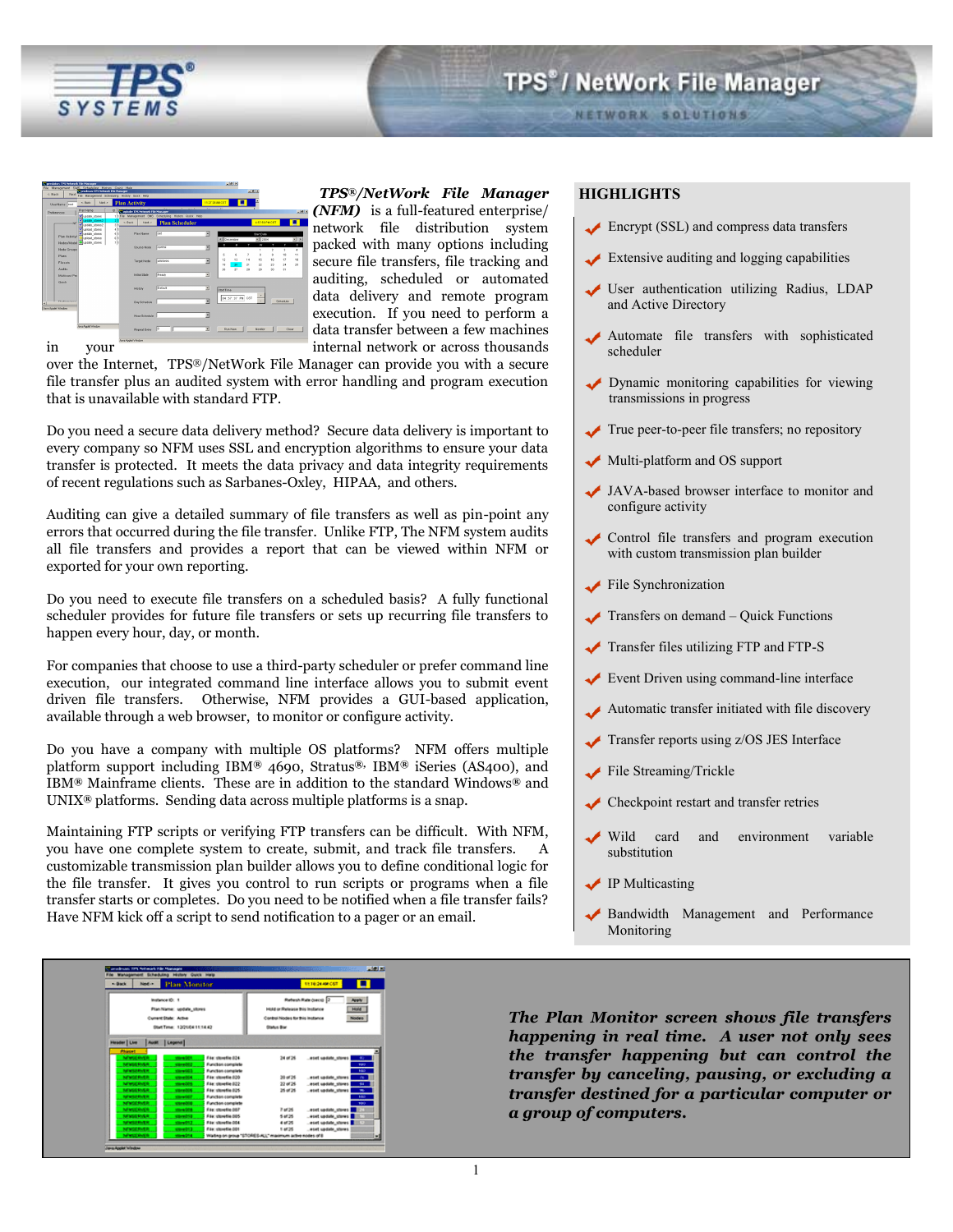

*NFM provides detailed logging capabilities in the form of Audit trail records. This gives you an accounting of transfers and allows you to identify any errors.*



# *TPS®/NetWork File Manager* components:

*TPS®/NetWork File Manager Server* is the main 'engine' of the NFM system. Users can access the NFM system by using the NetWork File Manager Interface (via web browser) or use the command line interface. All configuration options for the NFM system are stored in the server database. When a file transfer takes place, either immediately or scheduled, the NFM server will instruct the NetWork File Manager Clients to transfer files (peer-to-peer). Statistical data about the file transfer will be recorded on the Server for auditing purposes.



*TPS®/NetWork File Manager Client* is responsible for performing requests from the NFM server to send and receive files as well as local program execution. We recommend using  $TPS^{\circ}\!/$ NetWork File Manager Client on any machine you want to transfer files to / from. However, we do support NFM Client to FTP type transfers when installing TPS®/NFM Client is not an option. This can be a secure FTP process or the standard FTP process.



*TPS®/NetWork File Manager Interface* is a JAVA-based user interface, accessible via a browser or stand-alone Windows application, that communicates directly to the NFM server to perform and monitor NFM system activities.

# **BENEFITS**

- S Conserve valuable host and mainframe resources
- S Extend mission-critical information delivery throughout your extended network enterprise
- Schedule file transfers at times most cost effective and advantageous to your organization
- Create potent B2B (business-to-business) exchanges with your suppliers, business partners, and customers
- S Near "real-time" collection of data through the use of file streaming/trickle
- Maintain ROI (return on investment) for existing legacy applications and systems while leveraging new technologies
- S Rich and easy-to-use management features ensure effective control of information throughout your network environment
- Automate repetitive tasks and create powerful data collection and distribution routines
- S Highly scaleable, modular adaptability and support for a broad range of multiple open system platforms and SNA and TCP/IP protocols
- S Reliable multi-level program security and audit trail capabilities provide you with a practical means for having secure data transmissions and comprehensive reporting
- S Robust data compression speeds delivery of crucial information to various business points, applications and users
- Comprehensive end-to-end solution for rapid deployment of software and data across the extended enterprise
- Simpler and more secure data transfer than standard FTP
- S Increases user satisfaction via improved data delivery speed and reliability